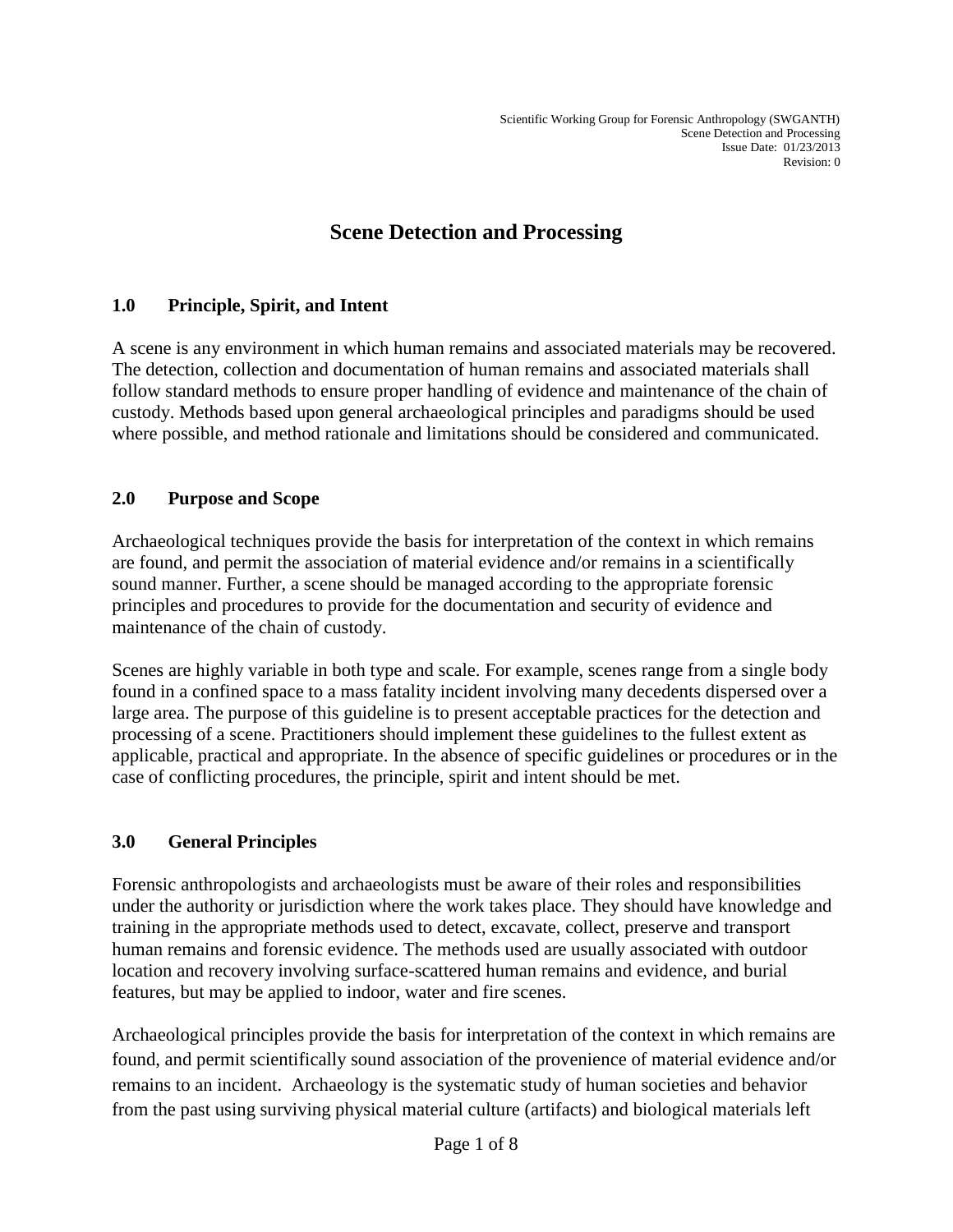behind by human activity. **Forensic archaeology** is the application of archaeological theory and methods to the resolution of medico-legal and humanitarian issues. Traditionally, forensic archaeologists and forensic anthropologist assist scene investigators by performing controlled searches, aiding in location, survey, sampling, recording and interpretation of evidence. They also assist in the recovery and documentation of human remains and associated relevant evidence at forensic scenes, usually where human decomposition or substantial time has passed since the events that created the scene. Archaeologists may also assist in the determination of remains as human or non-human. Forensic archaeologists and forensic anthropologists assist crime scene investigation by documenting evidence and human remains by employing a variety of skills and technology, such as dating evidence; reconstructing events particular to the buried environment and landscape; interpreting taphonomic change over time; developing recovery strategies; undertaking 3-D survey; assessing remote sensing techniques applicability to a scene; advising on evidence conservation from the buried environment and assessing relevance of artifacts and anomalies to investigations.

Further, recovery scenes must be treated as a crime scene and managed according to the appropriate forensic principles and procedures that provide for the documentation and security of evidence and maintenance of the chain of custody.

The process of recovery is unavoidably destructive. During the collection and removal of evidence from scenes, actual spatial relationships and associations between transportable and non-transportable evidence are permanently lost. Context is altered or destroyed during the process of recovery, therefore care must be taken to document and preserve the scene in coordination with the agency in charge.

Accordingly, the goals of any detection and/or recovery operation will be:

- To select a detection or recovery strategy that maximizes data recorded and physical evidence recovered from a scene while minimizing scene and evidence alteration.
- To establish and fully document the context in which all evidence is found. The recording of all spatial and contextual associations should be such that any subsequent identification process will not be hindered or compromised.
- To recover and record all evidence that may be relevant to identifying the remains, determining the cause and manner of death, reconstructing the scene, determining how the remains were deposited, estimating time since deposition, and identifying post depositional taphonomic processes.
- To ensure safe and secure collection, storage and transportation of human remains and associated materials from the point of recovery to accession by the appropriate agency.
- To maintain a chain of custody through documentary and photographic records that links the recovered evidence to the scene.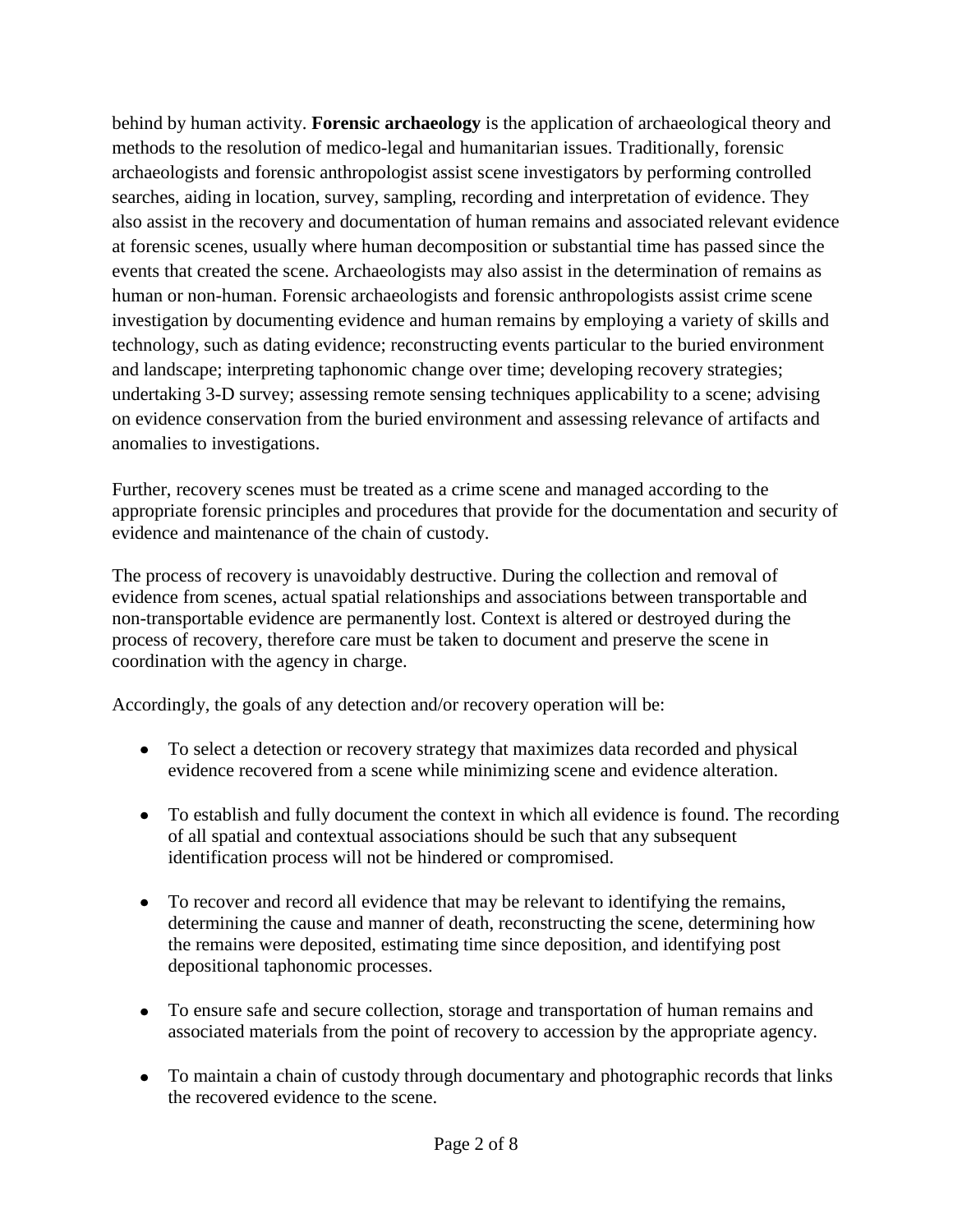To ensure safe and secure transport of evidence to the responsible agency.

# **4.0 Best Practices**

Many variables impact the techniques employed to detect and recover human remains. Below is a list of fundamental principles that should be followed when detecting or recovering human remains.

A health and safety program (such as described in the SWGANTH Laboratory Management and Quality Assurance guidelines) should be utilized on scene.

Assess the scene prior to processing (i.e., perform a site survey or pre-field research), when appropriate.

Maintain communication and cooperation between the practitioner and the agency in charge and with key members of the affected community as appropriate.

Adhere to specific scene protocol (e.g., chain of custody, and scene and personal security) established by the agency in charge.

Document all data, methods, results, interpretation, and conclusions in such a way that verification through independent review can be completed.

Document spatial data in such a manner that probative information is recorded.

Avoid actions that will negatively impact subsequent investigations.

Recover remains and evidence in a manner that minimize alteration and/or destruction.

Proceed from the least destructive to the more intrusive techniques.

Assume that the scene itself—the micro and macro environment around the remains—contains pertinent evidence.

Consult other qualified practitioners when appropriate.

4.1 Scene Identification

Although there is no universal method for finding and defining the boundaries of a scene, considerations include the completeness of the remains discovered, the area over which they are dispersed, their taphonomic state, as well as potential taphonomic agents impacting dispersal and removal of remains. The following acceptable practices are employed when the location of the scene is unknown.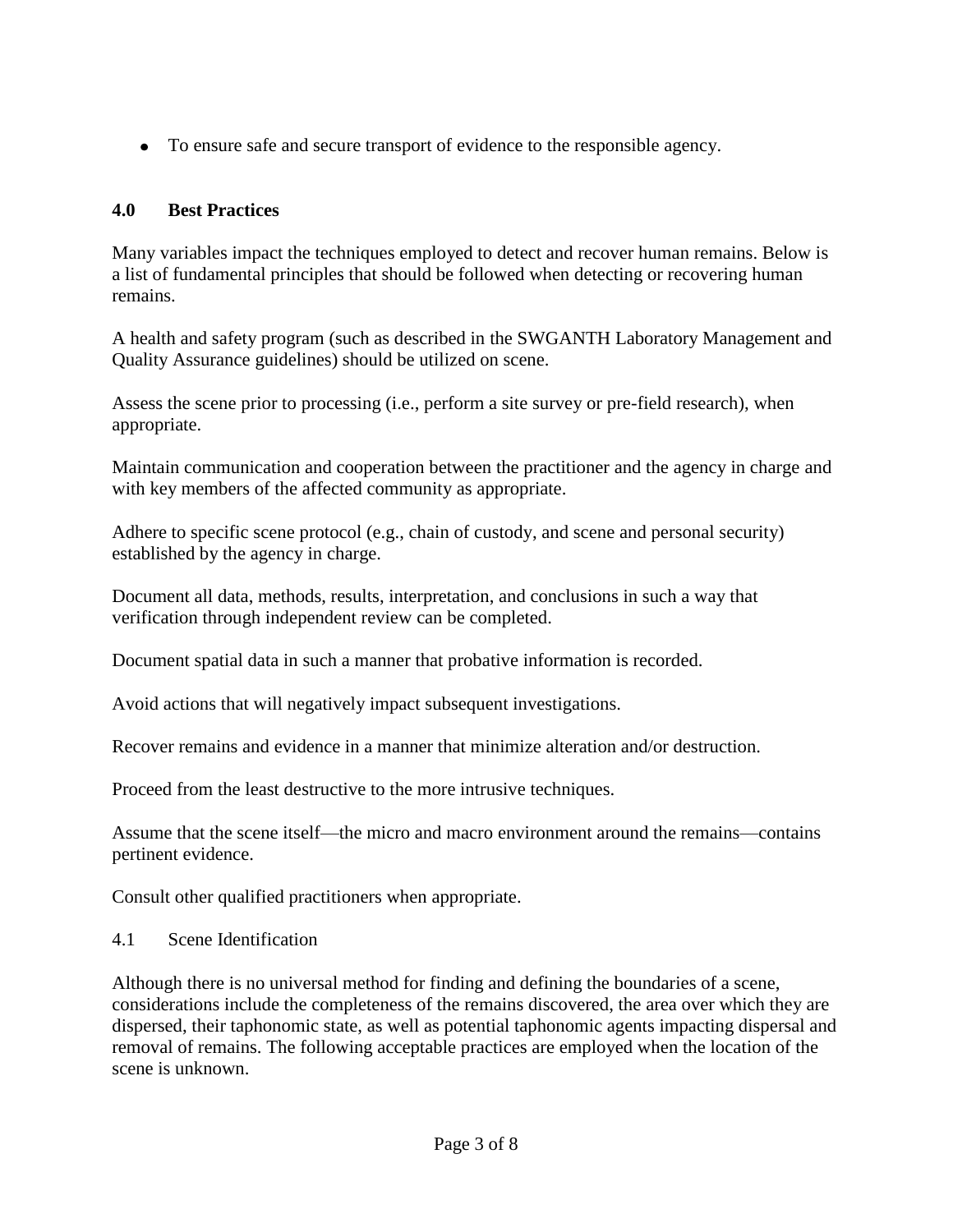Pedestrian and/or aerial surveys can be used to facilitate a systematic search of a large area. The location and boundaries of the search area should be documented in such a manner that facilitates returning to the area or expanding the search. Pedestrian and aerial surveys should be designed to insure adequate visualization of the search area.

When the location of a recovery scene is suspected, but not known, all searchable area surrounding the suspect location should be included in the search.

Geotaphonomic features indicative of a burial (e.g., primary and secondary depressions, differences in soil type, soil texture, soil color, invasive vegetation, vegetation altered by human activity) should be considered when searching for buried body features.

Aids such as probes, cadaver dogs, test pits, and geophysical or remote sensing devices may be used to assist in the search for a scene. Scene-specific circumstances and the capabilities and limitations of each aid should be considered.

Once the scene is identified, employing a small-scale approach focusing on the immediate area surrounding the remains is acceptable.

#### 4.2 Scene Processing

Listed below are acceptable practices for the documentation and recovery of human remains.

- Searches should use a small-scale approach once human remains and/or other potential evidence have limited the suspect area.
- Photographic, written documentation and video (when appropriate) should be initiated upon arrival at the scene and continue throughout the search and recovery process.
- Remains and associated materials of probative value should be marked as they are discovered and left *in situ* when possible to preserve the context until documentation is complete.
- A numbering/labeling scheme adequate to provide appropriate detail for the type and scale of the scene should be devised before processing. For example, if the scene involves multiple commingled decedents, a numbering/labeling system should be used as unique identifiers for each element recovered. For additional guidance in a large-scale scene refer to the SWGMDI website.

# 4.3 Scene Documentation

Documentation typically includes a unique case identifier, date and time of the scene recovery, a description of the scene environment, personnel involved, current weather conditions, and a summary of scene recovery actions and other relevant details.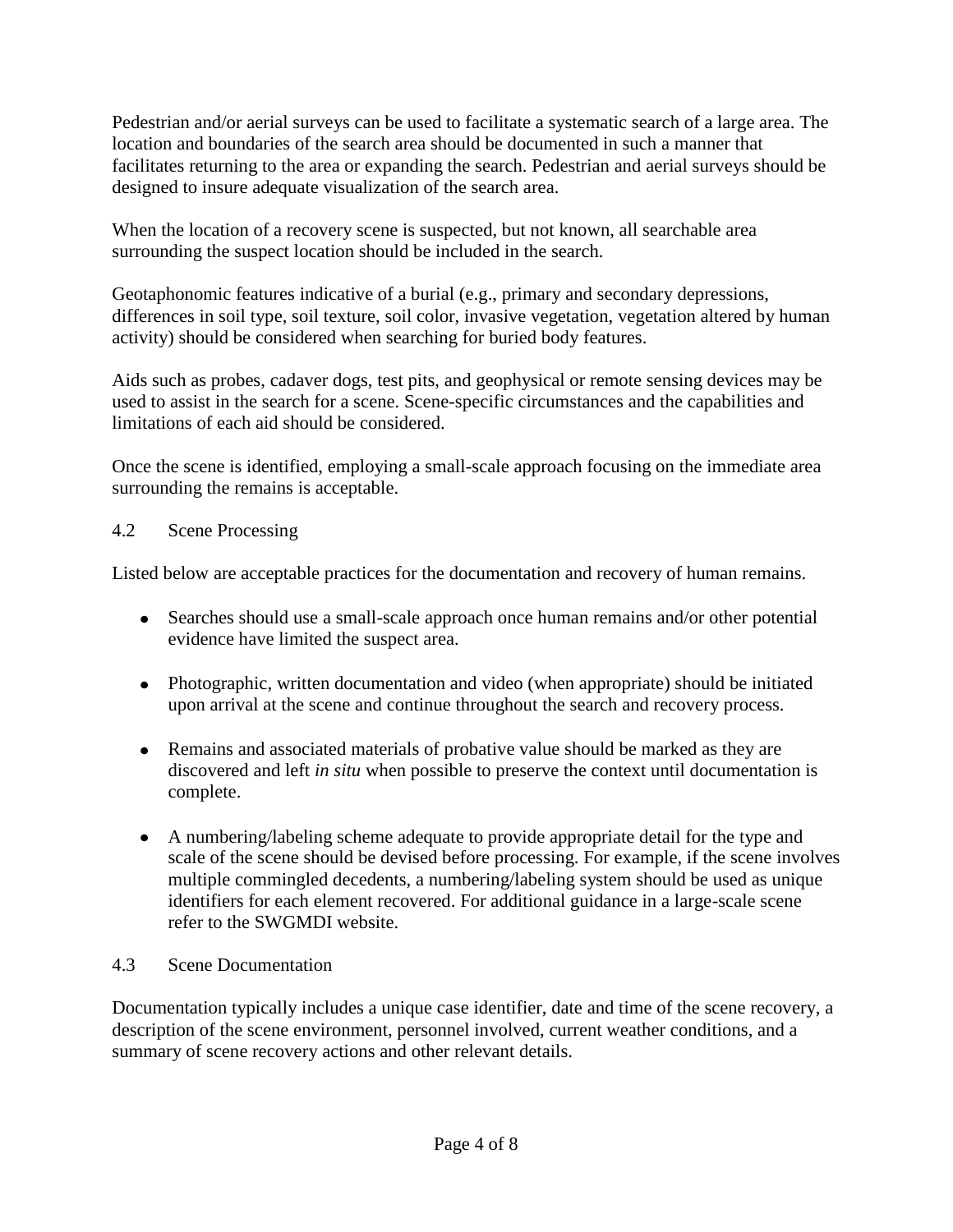Photographs should document the scene before, during, and after processing and should be taken at distances far, medium and close to provide better spatial conceptualization of the scene. The process should gradually transition from overall to more detailed documentation of human remains and associated materials. Photographic documentation should minimally include overall photographs of the scene in each of the cardinal directions. Photographs should contain a scale and a north arrow where appropriate.

If documentation is the responsibility of another expert (e.g., police), the forensic anthropologist/archaeologist should communicate all pertinent evidence within their area of expertise.

A scene diagram or map should be created to document the spatial distribution of the human remains and associated materials. The diagram or map may record the spatial information in two or three dimensions as appropriate for the type and scale of the scene. Acceptable types of diagrams and maps range from hand-drawn sketches to an electronically generated map (e.g., total station, geographic information system based laser scan, etc). The type of diagram or map created for the scene should be appropriate for the type and scale of the scene and question being asked by investigative agencies. Any diagram or map should be as accurate as possible and include a north arrow, note indicating "to scale" or "not to scale," author's name, date, scene reference code or name, and a datum or reference to the location of the scene

When appropriate, accurate documentation of datum location should be obtained using an established permanent datum, permanent structural landmarks or a coordinate point where the Universal Transverse Mercator (UTM) or latitude/longitude was established using a Global Positioning System unit. Multiple mapping points may be taken in order to incorporate the scene into Geographic Information System (GIS) maps.

Human remains and associated materials may be referenced in a map or diagram as individual elements or spatially associated groups.

Description of the scene should be documented, e.g. wooded area, burned house, fresh water creek. Any additional information of potential importance to the postmortem interval should be recorded.

The condition of the body should be documented, such as:

- The pattern of thermal or chemical injury
- The decomposition stage
- Presence of debris (e.g., fire debris, leaf scatter, soil) found on or around the human remains.
- Evidence of predation or animal scavenging
- Evidence of dismemberment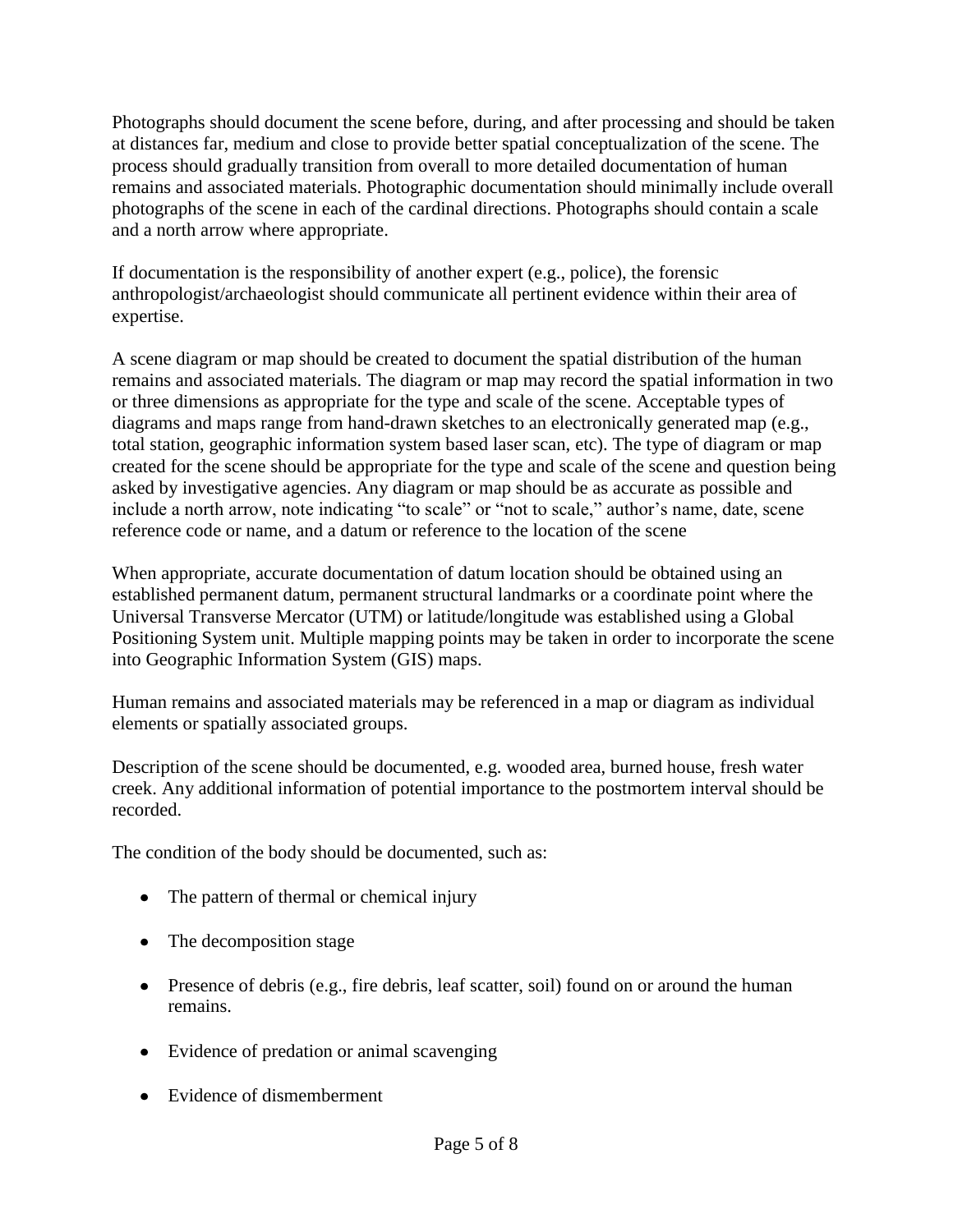#### 4.3.1 Surface Scenes

When processing a surface scatter the following are recommended:

Remains and material evidence, when scattered on the surface, should be mapped and collected as individual elements or spatially associated groups.

Identifiers that are unique should be assigned to each element, spatially associated group, or piece/unit of evidence and each should be marked with that identifier.

Each element, spatially associated group, or piece/unit of evidence should be placed in appropriate packaging to preserve the element and identifier.

Elements, spatially associated groups, or pieces/units of evidence should be documented by the identifying number and the location of collection (horizontal and vertical coordinates) on maps and field drawings.

Soil samples should be collected when appropriate. Soil (or other surface debris) surrounding the elements should be screened for potential evidence not revealed by simple survey where necessary and as appropriate.

#### 4.3.2 Burial Scenes

When processing a burial scene the following are recommended:

Grave outline or features and structure, once discovered, should be delineated (as opposed to excavating without regard to the walls of the grave). Careful excavation should include close attention to natural or cultural stratification, size, depth, orientation to the cardinal directions, body position in the feature or grave, tool marks at pit edges and walls, and evidence of disturbance beyond primary deposition.

Excavation should proceed according to natural or cultural strata. Where no identifiable strata exist, arbitrary levels should be excavated by uniform increments.

Grave fill section (profile) drawings are recommended as they can help identify original depth, shape, and even formation processes of the burial feature.

Strata should be excavated and screened separately to record provenience and associations of all evidence found. The size of the screen used varies according to the situation, though 1/4-inch mesh is generally recommended. Wet sieving may be appropriate. Soil samples, pollen samples, and other samples should be recorded, mapped and collected when appropriate.

Human remains should be left *in situ* until the area around them is excavated to allow documentation within context. Premature removal of remains or related evidence can eliminate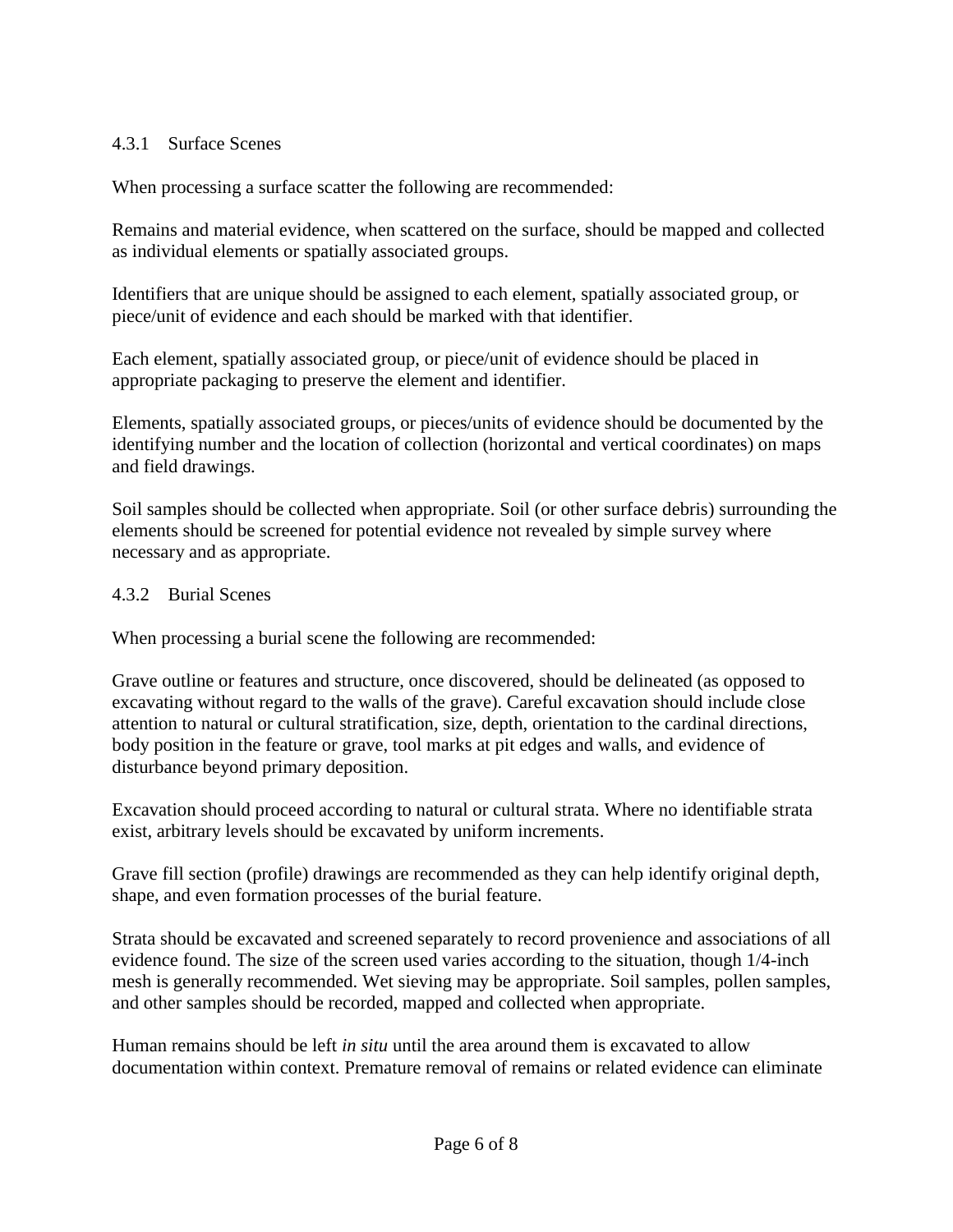the opportunity to observe and document associations that are essential for interpreting the event under investigation.

Excavation of the grave should extend to the point where incident-sterile soil is reached. After documentation, excavation may be extended into the grave floor to ensure that there are no additional associations (e.g., bullets, etc.). Metal detecting equipment may also be used.

# 4.3.3 Fire Scenes

When processing a fire scene, the following are recommended:

Remove all debris from above and immediately surrounding the body.

Document the type of debris if identifiable and potentially informative.

Collect small fragments of bone when discovered if they are likely to be lost during additional recovery. Place the small fragments of bone in paper bag(s) labeled with a reference to the remains, for example "fragments found near right foot".

Note the position of the body within the structure, for example kitchen or driver's seat. If the body is believed to have been moved by first responders, forces associated with the incident or destruction of the structure, note this information in the scene documentation.

Photographs should be taken of any friable bone that may be altered during transportation. Preserve friable areas of the body or collect fragments that are expected to be disrupted during transport. For example, placing paper bags over the hands or head may help collect small fragments of bone that become dislodged during transportation. Document the placement of stabilizing materials.

# 4.4 Sampling

Samples of materials (e.g., soil, vegetation, entomological evidence) should be collected when appropriate and/or feasible. A specialist (e.g., botanist, entomologist, soil chemist) should be consulted for analysis of the samples. Any sampling strategy should be communicated with the laboratory that will receive and analyze the sample.

# **5.0 Additional Considerations**

Forensic archaeologists assist law enforcement investigators in the identification, documentation, and collection of evidence of illegal looting of prehistoric and historic sites under the Archaeological Resources Protection Act in the United States. They conduct damage assessments of looted sites for federal agencies, and assist state and local law enforcement in dealing with illegal looting where such state or local statutes apply. Archaeologists conducting such work should meet or exceed the requirements of the entity for which they are conducting the investigation or assessment.